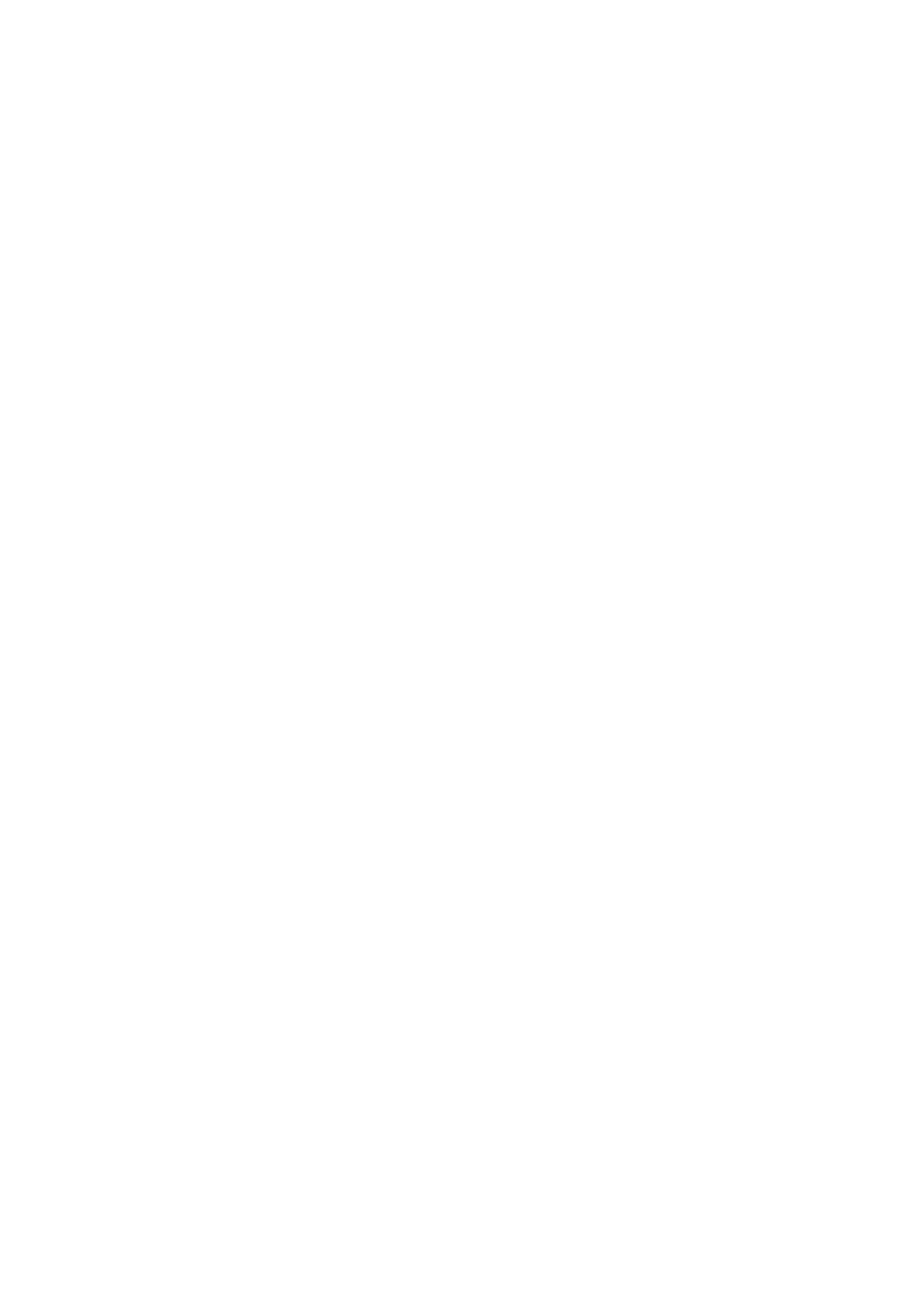# **BILL NO. 5 OF 2022**

# **A BILL**

# FOR AN ACT TO CONTINUE THE INVESTMENT FIJI BOARD AS INVESTMENT FIJI FOR THE PURPOSE OF PROMOTING AND FACILITATING INVESTMENT AND EXPORT IN FIJI AND FOR RELATED MATTERS

ENACTED by the Parliament of the Republic of Fiji—

# PART 1—PRELIMINARY

*Short title and commencement*

**1.**—(1) This Act may be cited as the Investment Fiji Act 2022.

(2) This Act comes into force on a date or dates appointed by the Minister by notice in the Gazette.

#### *Interpretation*

**2.** In this Act, unless the context otherwise requires—

"Board" means the Board of Investment Fiji constituted under section 7;

"CEO" means the chief executive officer of Investment Fiji appointed under section 10;

"chairperson" means the chairperson of the Board;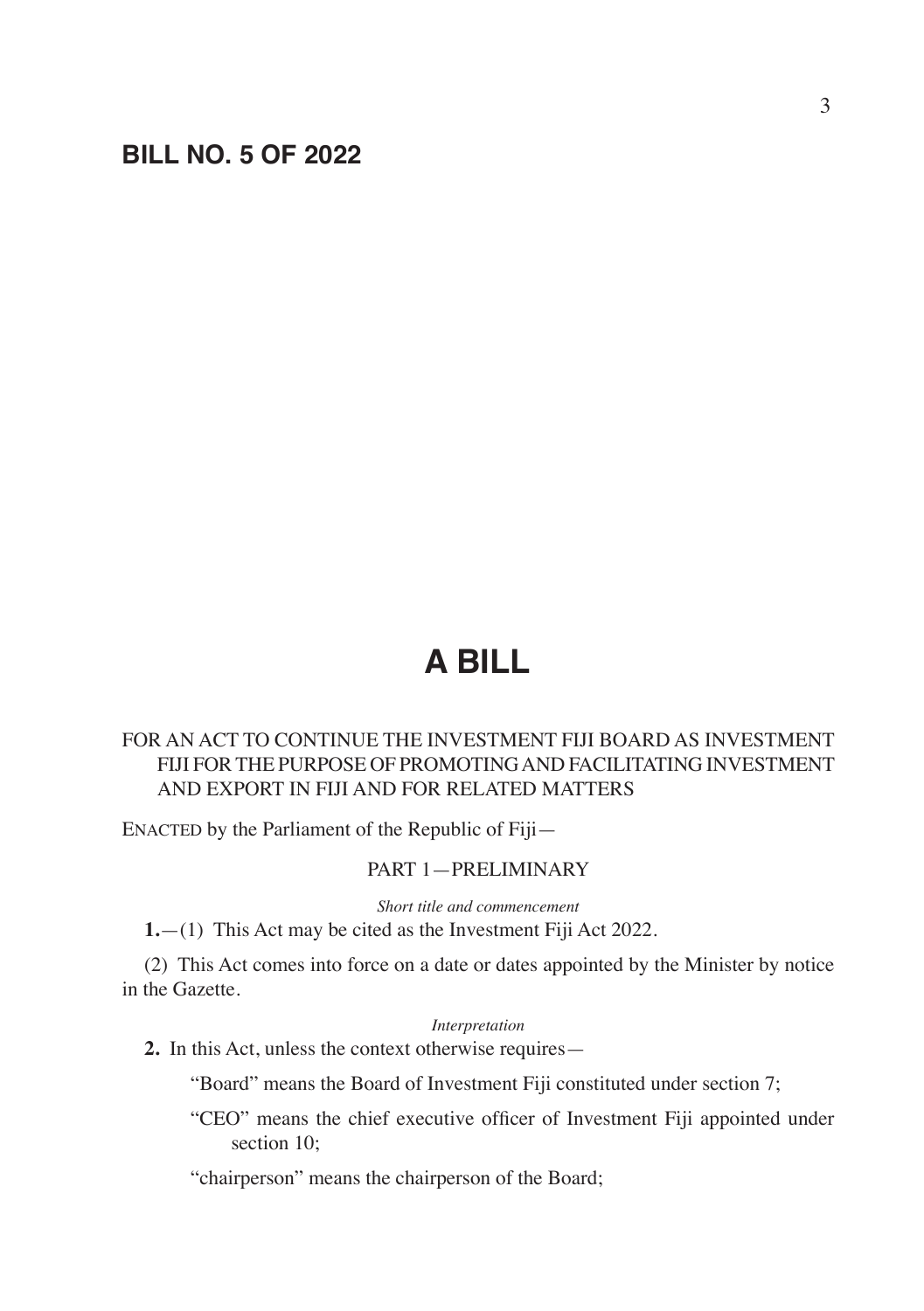"deputy chairperson" means the deputy chairperson of the Board;

- "domestic investor" has the meaning given in section 2 of the Investment Act 2021;
- "foreign investor" has the meaning given in section 2 of the Investment Act 2021;

"investment" has the meaning given in section 2 of the Investment Act 2021;

"Investment Fiji" means Investment Fiji continued in existence under section 4;

"investor" means a domestic investor or foreign investor;

"member" means a member of the Board:

"Minister" means the Minister responsible for investment; and

"Ministry" means the Ministry responsible for investment.

#### *Objectives*

**3.** The objectives of this Act are to set out the mandate and functions of Investment Fiji for the implementation of investment and export promotion strategies in close collaboration with the Ministry, which are aimed at increasing domestic and foreign investment in Fiji and increasing exports for Fiji's development.

## PART 2—INVESTMENT FIJI

#### *Investment Fiji*

**4.**—(1) The Investment Fiji Board established under section 3 of the Investment Fiji Act 1980 continues in existence as Investment Fiji in accordance with this Act.

(2) Investment Fiji is—

- *(a)* a body corporate with perpetual succession and a common seal;
- *(b)* capable of holding real and personal property;
- *(c)* capable of suing and being sued; and
- *(d)* capable of doing and suffering all such other acts and things that a body corporate may lawfully do and suffer.

#### *Mandate of Investment Fiji*

- **5.** The mandate of Investment Fiji is—
	- *(a)* Investment promotion: to increase the contribution made by investors to Fiji's economy by promoting Fiji's competitive and comparative advantages;
	- *(b)* Investment facilitation: to facilitate all necessary information and services to assist prospective and existing investors to meet their specific investment project needs;
	- *(c)* Export promotion: to facilitate and promote the development and expansion of export;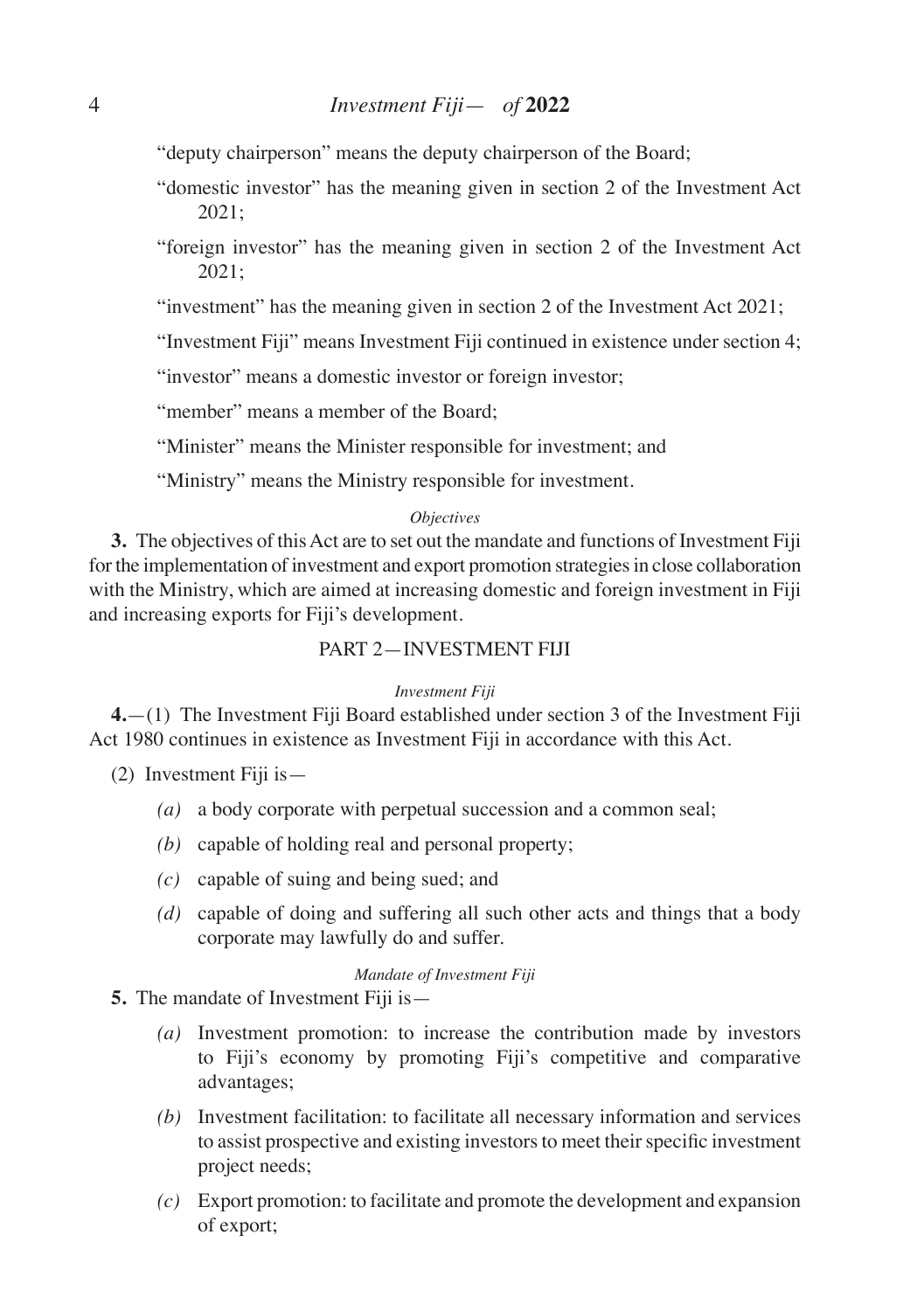- *(d)* After-care: to provide investors with assistance to overcome any challenges to the growth and expansion of their activities and support investors with their expansion and diversification objectives;
- *(e)* Policy advocacy: to collect information and raise awareness on the challenges faced by investors and recommend reform measures to improve Fiji's investment and business-enabling environment; and
- *(f)* Image building: to promote Fiji as a desirable investment destination.

### *Functions of Investment Fiji*

- **6.** The functions of Investment Fiji are to—
	- *(a)* designate and implement investment support and promotion strategies in collaboration with development agencies and relevant institutions;
	- *(b)* support investment promotion activities carried out by public and private sector organisations;
	- *(c)* assist investors with obtaining a licence or approval related to the establishment and execution of its investment project;
	- *(d)* coordinate and cooperate with regulatory institutions in an effort to increase the effectiveness and efficiency of Government services relevant for investors;
	- *(e)* assist investors with resolving investment disputes in accordance with the Investment Act 2021;
	- *(f)* promote and find relevant markets for Fijian products;
	- *(g)* provide capacity building for exporters;
	- *(h)* undertake the planning and presentation of information and guidance for investors;
	- *(i)* to cooperate with domestic, regional and international organisations, where appropriate, to form partnerships, build synergies and adopt best practice to promote investments and exports;
	- *(j)* maintain an investor after-care service to assist investors during the operational and expansion phase;
	- *(k)* provide information and guidance services that may be required by investors during pre, current, or post investment stages, in collaboration with relevant institutions;
	- *(l)* promote and assist foreign investors to collaborate with domestic businesses by setting up an effective investor linkage programme;
	- *(m)* organise the foreign investor reporting requirement within Investment Fiji and analyse the data as an input for the investment strategy of Investment Fiji;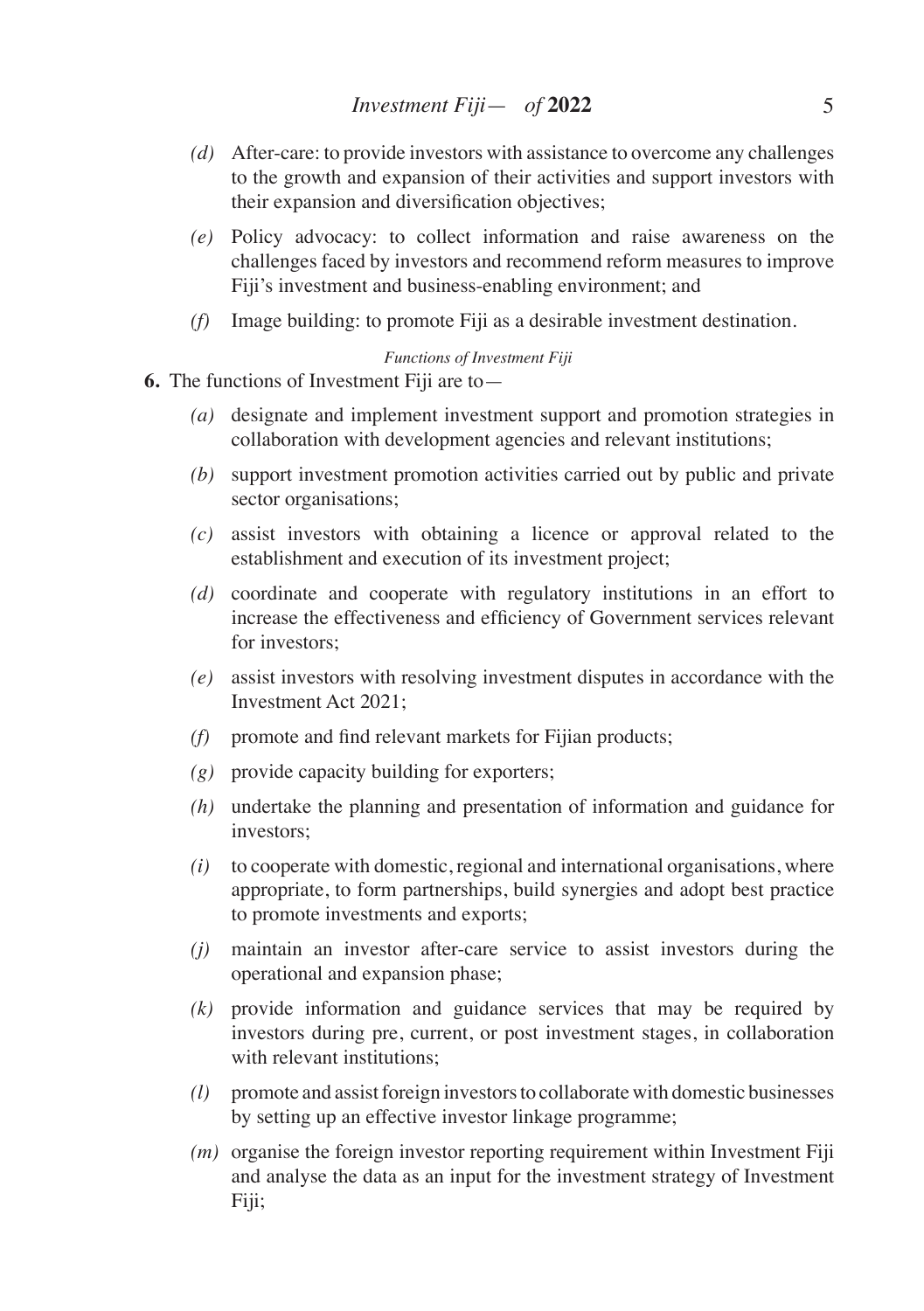- *(n)* develop or collect from relevant institutions any information and data which may contribute to increasing investments in Fiji, and to arrange the updating and distribution of such information;
- *(o)* contribute to reform processes aimed at the improvement of the investment climate and recommend initiatives within the mandate of Investment Fiji;
- *(p)* issue and support the issuance of printed material and electronic publications in English or any other language providing details on Investment Fiji's mandate and functions;
- *(q)* undertake or commission research, feasibility and project studies, sector analysis or any other analysis within the mandate of Investment Fiji related to the investment climate and opportunities in Fiji;
- *(r)* contribute to the development of Fiji's communities by attracting investments to areas that lack development;
- *(s)* provide support to national and international conventions, seminars and other similar meetings on subjects relating to Investment Fiji's mandate and functions, and to ensure continued participation in such conventions, seminars and meetings;
- *(t)* establish and maintain an investment portal with information on the regulatory and institutional framework for investment and detailed data on investment opportunities in Fiji; and
- *(u)* perform any other function conferred on Investment Fiji by this Act or any other written law.

## *Board*

**7.**—(1) The Board consists of a chairperson and 7 other members appointed by the Minister responsible for public enterprises following consultation with the Prime Minister.

(2) The Minister responsible for public enterprises must appoint one of the members to be the chairperson and the Board must appoint one of the members to be the deputy chairperson.

(3) A member may hold office for a term of 3 years and is eligible for reappointment.

(4) A member is entitled to such remuneration and allowances as may be determined by the Minister responsible for public enterprises following consultation with the Prime Minister.

(5) A member may resign from his or her office by giving written notice of the resignation to the Minister.

(6) A member may be removed from office by the Minister for any reason, including on the grounds of the inability to perform the functions of office, bankruptcy, and neglect of duty or misconduct, proved to the satisfaction of the Minister.

(7) The Board has such powers and functions as prescribed under this Act.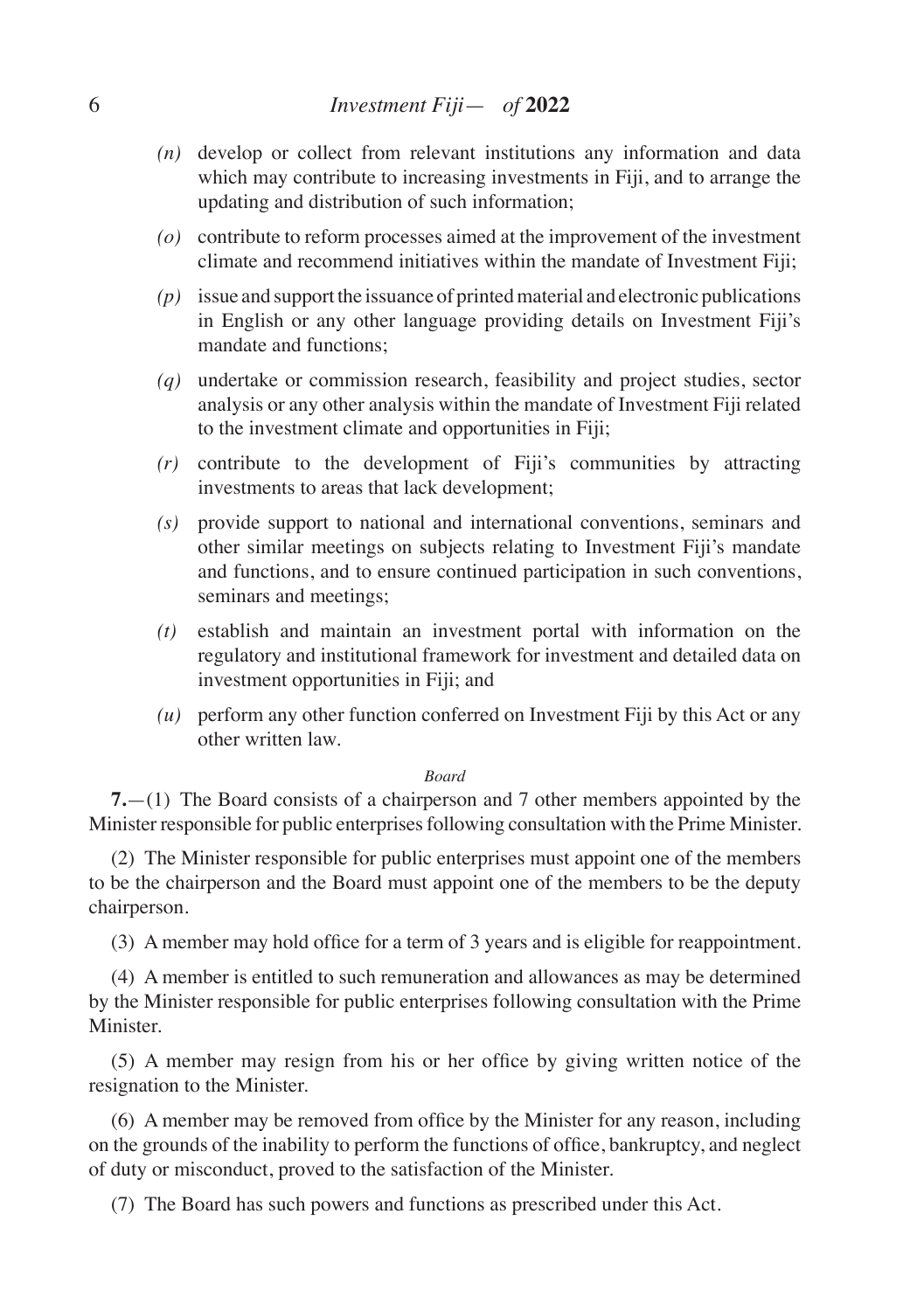(8) The powers of the Board are not affected by any vacancy in its membership.

#### *Meetings of the Board*

**8.**—(1) The meetings of the Board must be held at such times and places as the chairperson determines.

(2) Subject to subsection (3), the chairperson must preside at each meeting of the Board.

(3) If the chairperson is absent from any meeting of the Board, the deputy chairperson must preside at that meeting, and if both the chairperson and the deputy chairperson are absent, the meeting must be presided over by a member who is nominated by the chairperson and failing any such nomination, the meeting must be presided over by a member appointed by the members present.

(4) The quorum for all meetings of the Board is 5 members.

(5) All questions arising at any meeting of the Board must be decided by a majority of votes of the members present at the meeting.

(6) At a meeting of the Board, all members present have the right to vote, and if there is a tie in the number of votes, the chairperson, or in the absence of the chairperson, the deputy chairperson or the member presiding has a casting vote.

(7) A resolution of the Board that is in writing and signed or assented to by letter, facsimile, e-mail or such other electronic means as approved by the Board, by a majority of the members, is as valid as if it had been passed at a meeting of the Board.

(8) Subject to this Act, the Board may regulate its own proceedings.

#### *Functions of the Board*

**9.** The functions of the Board are to—

- *(a)* develop and approve projects or proposals on investment support and promotion strategies in collaboration with the Ministry;
- *(b)* make recommendations to improve the level of effectiveness of the activities carried out by Investment Fiji;
- *(c)* approve the budget, activity plan and estimate of expenditure for the financial year of Investment Fiji;
- *(d)* approve the charter of Investment Fiji;
- *(e)* establish a good governance framework for the operations of Investment Fiji;
- *(f)* provide strategic direction to Investment Fiji;
- *(g)* approve any purchase, sale or lease of property and borrowing of money above a prescribed value;
- *(h)* coordinate and work in collaboration with relevant institutions and corporations on the subjects included in the activity plan of Investment Fiji;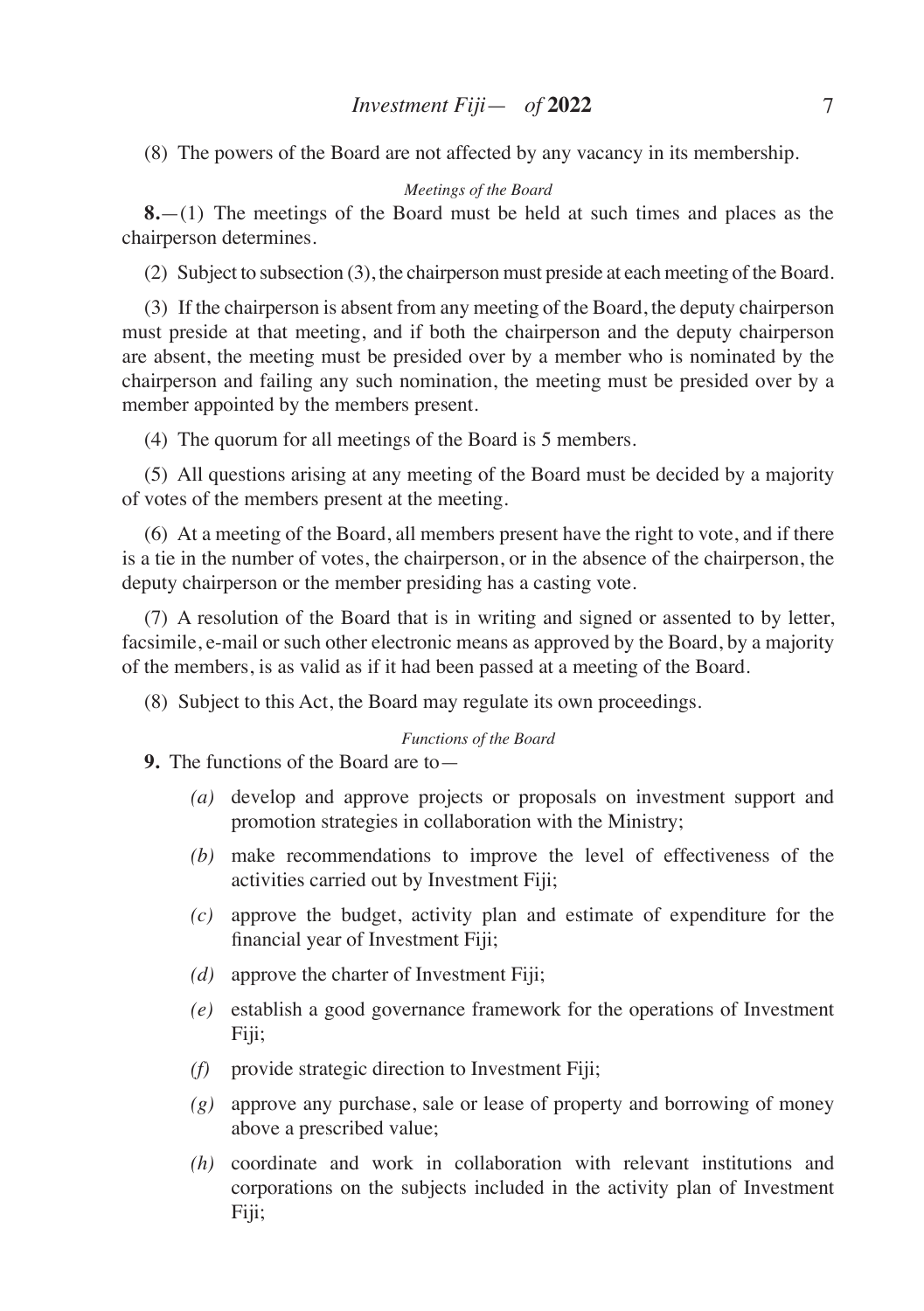- *(i)* approve the employment of personnel on a management level for Investment Fiji;
- *(j)* appoint, reappoint or remove the CEO on terms and conditions as may be determined by the Board, in accordance with this Act and any other written law; and
- *(k)* establish a subcommittee in accordance with section 11.

#### *CEO*

**10.**—(1) The Board may appoint a suitably qualified person asthe CEO of Investment Fiji in accordance with terms and conditions as may be determined by the Board.

(2) The CEO is to be paid such remuneration and allowances and employed on such terms and conditions of employment as may be determined by the Board.

- $(3)$  The CEO $-$ 
	- *(a)* is in charge of the day-to-day operations of Investment Fiji;
	- *(b)* is responsible for the development of work programmes for Investment Fiji, in accordance with the strategic direction provided by the Board for the implementation of investment and export promotion strategies;
	- *(c)* may, with the approval of the Board, prepare internal policies and strategies addressing internal affairs important for the operation of Investment Fiji;
	- *(d)* may, with the approval of the Board, set priorities regarding the services and activities provided by Investment Fiji in accordance with its internal policies and strategies, Investment Fiji's capacity and the available resources to achieve the best results;
	- *(e)* reports to the Board; and
	- *(f)* is to perform any other function conferred under any other written law.

#### *Subcommittee*

**11.**—(1) The Board may establish a subcommittee as the Board determines necessary to advise or make recommendations to the Board on any matter arising out of or connected with the Board's functions under this Act.

(2) The Board must—

- *(a)* appoint a chairperson and other members of a subcommittee;
- *(b)* determine the terms and conditions for the appointment of the subcommittee; and
- *(c)* determine the procedures and allowance of the members of the subcommittee.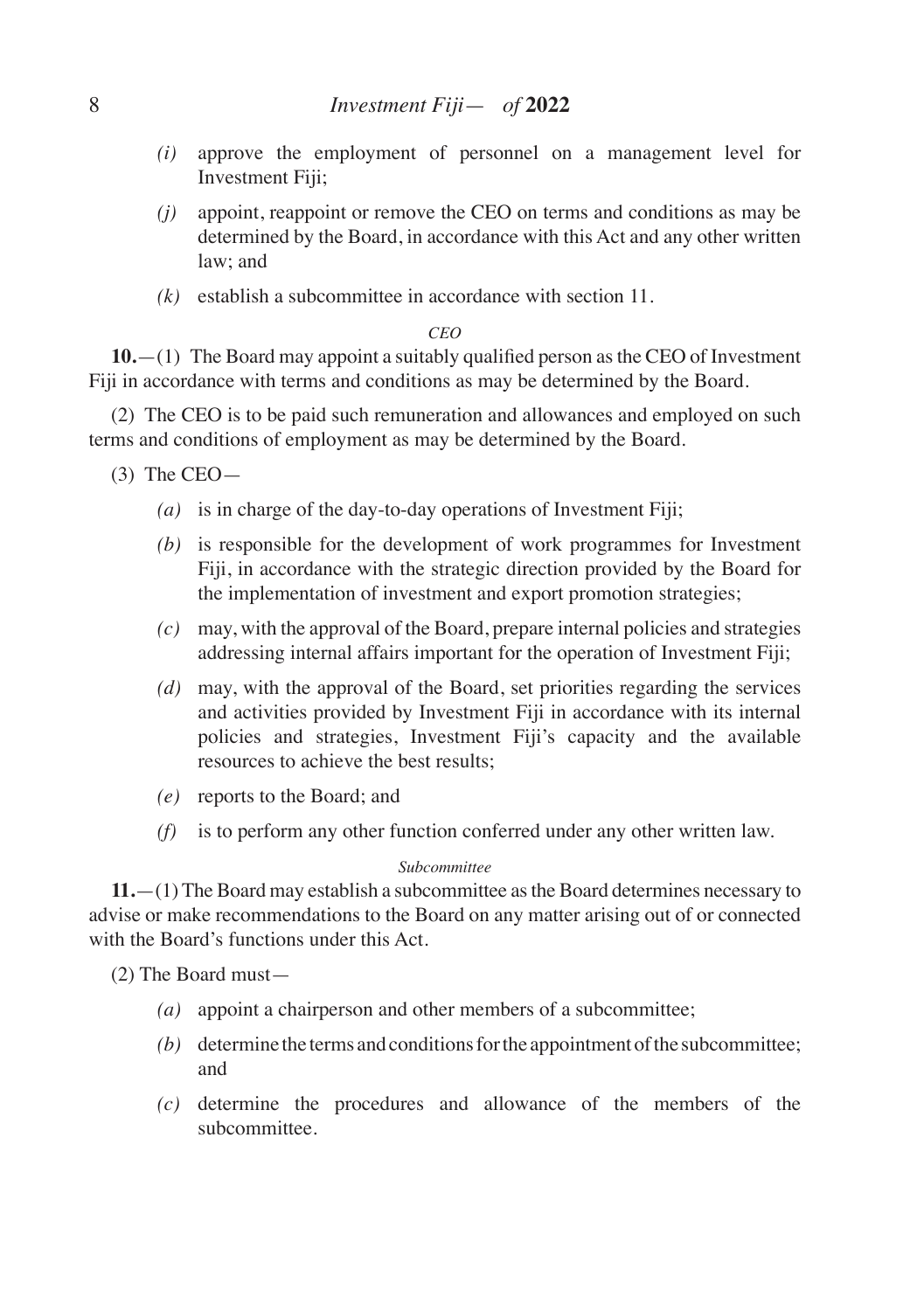## *Staff of Investment Fiji*

**12.**—(1) The CEO may appoint officers and employees, including acting, temporary or casual officers and employees, as it considers necessary to effectively deliver Investment Fiji's mandate, exercise its powers and perform itsfunctions, and may remove any officer or employee from his or her office or employment.

(2) Officers and employees of Investment Fiji are to be paid such remuneration and employed on such terms and conditions of employment as may be determined by the CEO, subject to the approval of the Board.

#### *Limitation of liability*

**13.**—(1) No proceedings, civil or criminal, lie against Investment Fiji for anything it may do or fail to do in the course of the exercise or intended exercise of its functions, unless it is shown that it did not act in good faith or with reasonable care.

(2) No proceedings, civil or criminal, lie against any member, officer, or employee of Investment Fiji for anything done or said, or any failure to do or say anything in the course of the operation of Investment Fiji, unless it is shown that the member, officer, or employee did not act in good faith or with reasonable care.

## PART 3—ACCOUNTS AND FINANCE

#### *Funding, financial reporting and audit of accounts*

**14.**—(1) Parliament must ensure that adequate funding and resources are made available to Investment Fiji to enable Investment Fiji to effectively deliver on its mandate, exercise its powers and perform its functions.

- (2) The financial year of Investment Fiji isthe same asthe Government's financial year.
- (3) The funds of Investment Fiji consist of—
	- *(a)* all monies lawfully received by Investment Fiji in accordance with this Act or any other written law;
	- *(b)* all monies appropriated by Parliament for the purposes of Investment Fiji; and
	- *(c)* all other monies lawfully received by Investment Fiji.

(4) Investment Fiji must cause proper accounts to be kept and must, as soon as practicable after the end of each financial year, cause to be prepared for that financial year a statement of accounts of Investment Fiji which must include a balance sheet and an account of income and expenditure.

(5) Investment Fiji must cause the statement of accounts to be audited in accordance with the Audit Act 1969 and the Financial Management Act 2004.

(6) The audit is to be conducted by the Auditor-General or any other person appointed in accordance with the Audit Act 1969.

(7) Investment Fiji must submit a copy of the statement of accounts and a copy of the audit report to the Minister in accordance with the Financial Management Act 2004.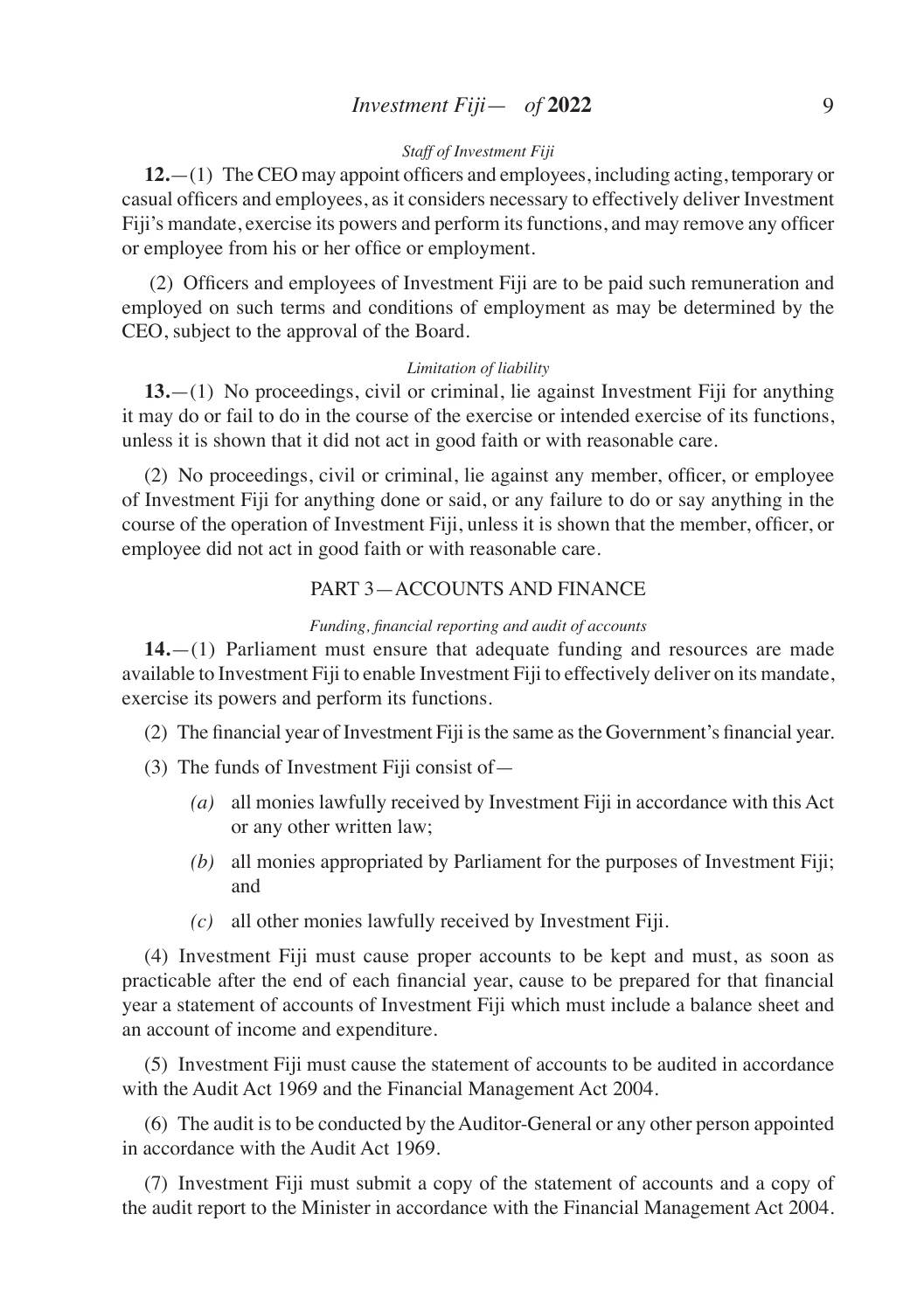## 10 *Investment Fiji*— *of* **2022**

## *Annual report*

**15.** Investment Fiji must prepare, submit and publish an annual report for each financial year in accordance with the Financial Management Act 2004.

### PART 4—MISCELLANEOUS

#### *Directions by the Minister*

**16.**—(1) The Minister may, following consultation with the Board, give the Board such directions not inconsistent with the provisions of this Act, as the Minister considers fit, as to the exercise and performance by the Board of its powers and functions under this Act.

(2) The Board must comply with the directions given by the Minister.

(3) The Board must furnish the Minister with such information with respect to its properties and activities as the Minister may require from time to time.

#### *Regulations*

**17.**—(1) The Minister may, following consultation with the Board, make regulations to prescribe matters that are required or permitted by this Act to be prescribed or are necessary or convenient to be prescribed for carrying out or giving effect to this Act and generally for achieving the purposes of this Act.

(2) Without limiting the generality of subsection (1), the Minister may prescribe offences and penalties, not exceeding—

- *(a)* in the case of a natural person, a fine of \$50,000 or imprisonment for a term of 10 years or both; or
- *(b)* in the case of a body corporate, a fine of \$1 million.

## *Repeal*

**18.** The Investment Fiji Act 1980 is repealed.

#### *Transitional*

**19.** A person who, at the commencement of this Act, is a director or an employee of the Investment Fiji Board established under section 3 of the Investment Fiji Act 1980 continues in office or employment on the terms and conditions on which he or she was appointed as a director or engaged as an employee.

#### *Consequential amendments*

**20.** The Investment Act 2021 is amended by—

- *(a)* in section 2—
	- (i) deleting the definition of "Agency"; and
	- (ii) after the definition of "investment dispute", inserting the following new definition—

""Investment Fiji" has the meaning given in section 2 of the Investment Fiji Act 2022;"; and

*(b)* deleting "Agency" wherever it appears and substituting "Investment Fiji".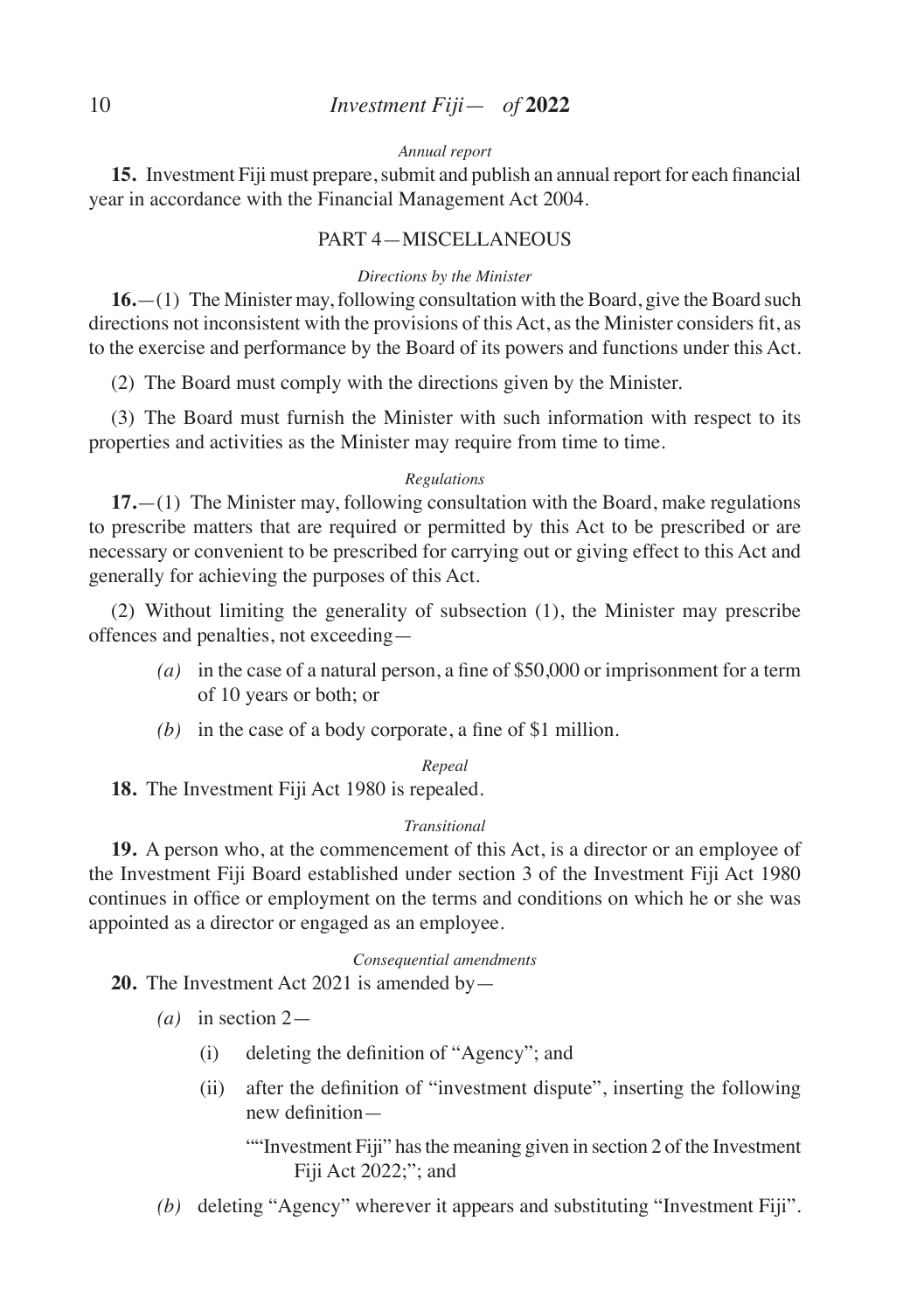*February 2022*

# **INVESTMENT FIJI BILL 2022**

# **EXPLANATORY NOTE**

*(This note is not part of the Bill and is intended only to indicate its general effect)*

# **1.0 BACKGROUND**

1.1 In June last year, the Investment Act 2021 (**'Investment Act'**) which was the outcome of the review of the Foreign Investment Act 1999 (**'1999 Act'**) was enacted by the Parliament of the Republic of Fiji.

# 1.2 The Investment Act, *inter alia*—

- *(a)* repeals the 1999 Act;
- *(b)* establishes legal, social and economic principles for the development of investment activity in Fiji;
- *(c)* defines the rights, duties and responsibilities of domestic and foreign investors;
- *(d)* provides equity for investors with transparent, reliable, efficient and fair rules or procedures within the framework of the international treaties and agreements to which Fiji is a party;
- *(e)* removes the issuance of Foreign Investment Registration Certificates (**'FIRC'**) by Investment Fiji; and
- *(f)* removes the power for Investment Fiji to conduct investigations and inspections necessary for the purpose of regulating foreign investors.
- 1.3 Given the removal of Investment Fiji's function to issue FIRCs and its power to conduct investigations and inspections, a review of the Investment Fiji Act 1980 (**'1980 Act'**) was conducted to realign the functions of Investment Fiji in order to complement the changes brought about by the Investment Act.
- 1.4 The Investment Fiji Bill 2022 (**'Bill'**) which is the outcome of the review of the 1980 Act, therefore seeks to replace the 1980 Act to realign the mandate and functions of Investment Fiji to that of a promotional agency.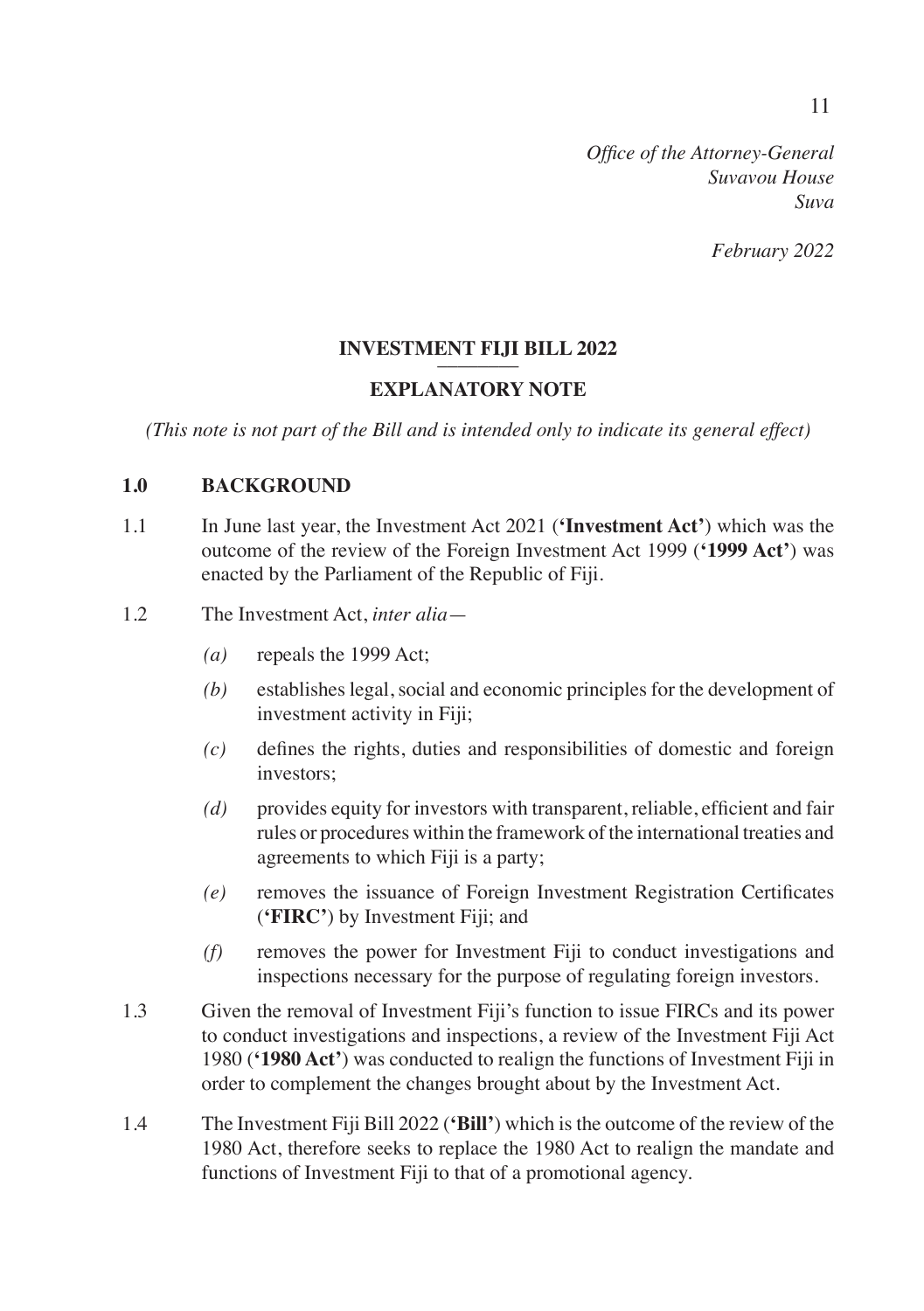- 1.5 The purpose of realigning the mandate and functions of Investment Fiji is to enable Investment Fiji to move away from being a regulator of foreign investors in Fiji and to focus primarily on the role of being a promotional agency for attracting both foreign and domestic investors to invest in Fiji.
- 1.6 The Bill proposes the following as the new mandate of Investment Fiji—
	- *(a)* Investment promotion: to increase the contribution made by investors to Fiji's economy by promoting Fiji's competitive and comparative advantages;
	- *(b)* Investment facilitation: to facilitate all necessary information and services to assist prospective and existing investors to meet their specific investment project needs;
	- *(c)* Export promotion: to facilitate and promote the development and expansion of export;
	- *(d)* After-care: to provide investors with assistance to overcome any challenges to the growth and expansion of their activities and support investors with their expansion and diversification objectives;
	- *(e)* Policy advocacy: to collect information and raise awareness on the challenges faced by investors and recommend reform measures to improve Fiji's investment and business-enabling environment; and
	- *(f)* Image building: to promote Fiji as a desirable investment destination.

# **2.0 CLAUSES**

- 2.1 Clause 1 of the Bill provides for the short title and commencement. If passed by Parliament, the new legislation will come into force on a date or dates appointed by the Minister by notice in the Gazette.
- 2.2 Clause 2 of the Bill provides for the definitions of certain terms used in the new legislation.
- 2.3 Clause 3 of the Bill provides for the objectives of the new legislation.
- 2.4 Clause 4 of the Bill provides for the continuation of the Investment Fiji Board established under section 3 of the 1980 Act as Investment Fiji.
- 2.5 Clauses 5 and 6 of the Bill provide for the mandate and functions of Investment Fiji respectively.
- 2.6 Clause 7 of the Bill provides for the composition of the Board of Investment Fiji (**'Board'**) and outlines the appointment and term of the members of the Board.

12